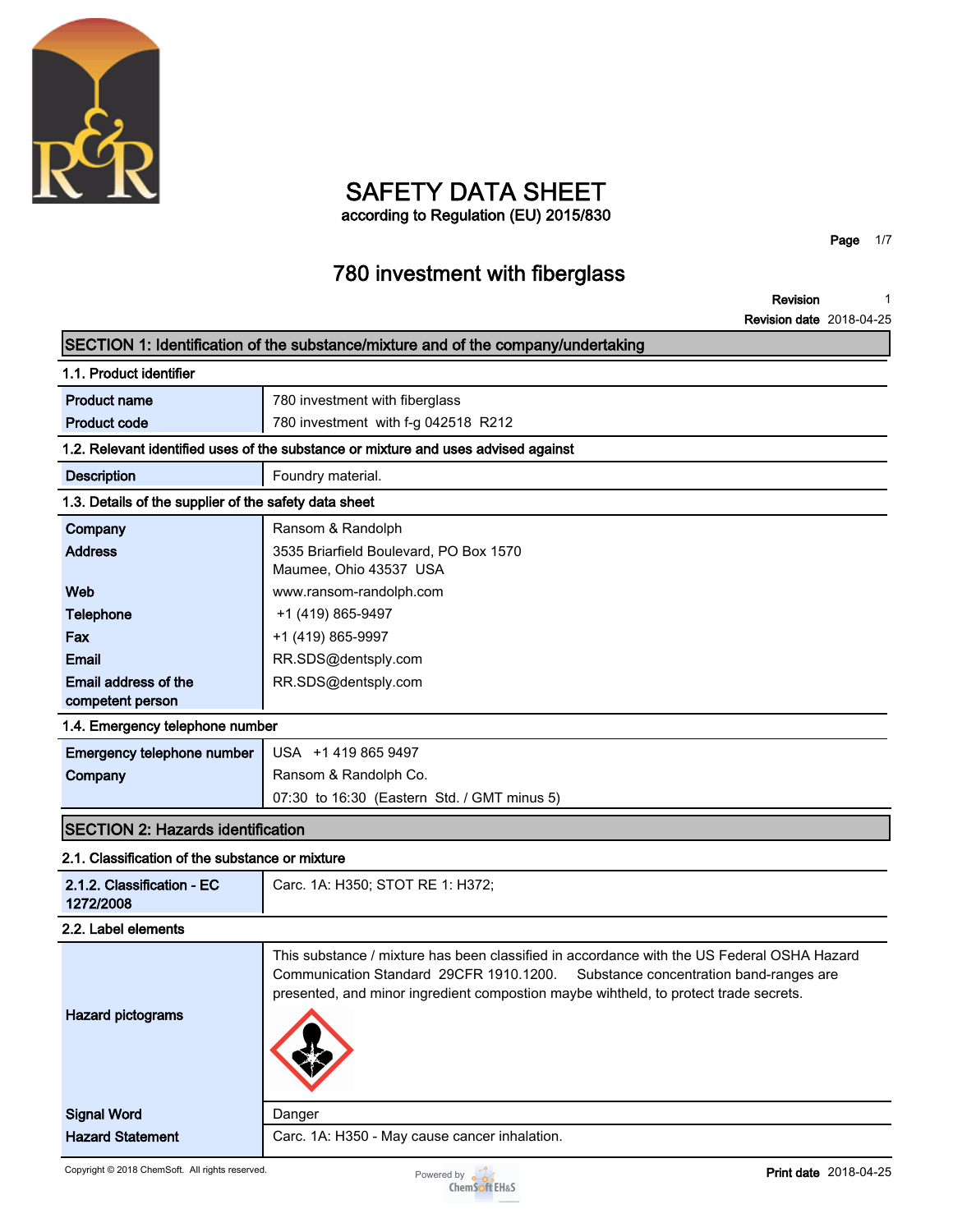**Revision date 2018-04-25**

| 2.2. Label elements |
|---------------------|
|---------------------|

|                                                          | STOT RE 1: H372 - Causes damage to organs (lungs) through prolonged or repeated exposure<br>inhalation.                                                                                                                                                                                                                                                                                                                                                                    |  |
|----------------------------------------------------------|----------------------------------------------------------------------------------------------------------------------------------------------------------------------------------------------------------------------------------------------------------------------------------------------------------------------------------------------------------------------------------------------------------------------------------------------------------------------------|--|
| <b>Precautionary Statement:</b><br>Prevention            | P201 - Obtain special instructions before use.<br>P202 - Do not handle until all safety precautions have been read and understood.<br>P260 - Do not breathe dust/fume/gas/mist/vapours/spray.<br>P264 - Wash (hands) thoroughly after handling.<br>P270 - Do no eat, drink or smoke when using this product.<br>P280 - Wear protective gloves/protective clothing/eye protection/face protection.<br>P285 - In case of inadequate ventilation wear respiratory protection. |  |
| <b>Precautionary Statement:</b><br>Response              | P308+P313 - IF exposed or concerned: Get medical advice/attention.<br>P314 - Get medical advice/attention if you feel unwell.                                                                                                                                                                                                                                                                                                                                              |  |
| <b>Precautionary Statement:</b><br><b>Storage</b>        | P405 - Store locked up.                                                                                                                                                                                                                                                                                                                                                                                                                                                    |  |
| <b>Precautionary Statement:</b><br><b>Disposal</b>       | P501 - Dispose of contents/container to local and national regulations                                                                                                                                                                                                                                                                                                                                                                                                     |  |
| 2.3. Other hazards                                       |                                                                                                                                                                                                                                                                                                                                                                                                                                                                            |  |
| Other hazards                                            | Product contains crystalline silica.                                                                                                                                                                                                                                                                                                                                                                                                                                       |  |
| <b>Further information</b>                               |                                                                                                                                                                                                                                                                                                                                                                                                                                                                            |  |
|                                                          | Not applicable. PBT and vPvB assessment.                                                                                                                                                                                                                                                                                                                                                                                                                                   |  |
| <b>SECTION 3: Composition/information on ingredients</b> |                                                                                                                                                                                                                                                                                                                                                                                                                                                                            |  |

#### **3.2. Mixtures**

#### **EC 1272/2008**

| <b>Chemical Name</b>                       | Index No. | CAS No.    | EC No.    | <b>REACH Registration</b><br><b>Number</b> | Conc.<br>$($ %w/w $)$ | Classification                                      |
|--------------------------------------------|-----------|------------|-----------|--------------------------------------------|-----------------------|-----------------------------------------------------|
| phosphate binder (proprietary)             |           |            |           |                                            |                       | 1 - 10% Skin Irrit. 2: H315; Eye Irrit. 2:<br>H319: |
| quartz (conc. $>1.0\%$ )                   |           | 14808-60-7 | 238-878-4 |                                            |                       | 60 - 70% Carc. 1A: H350; STOT RE 1:<br>H372:        |
| phosphate binder 2 (proprietary)           |           |            |           |                                            |                       | 1 - 10% Skin Irrit. 2: H315; Eye Irrit. 2:<br>H319: |
| silica (cristobalite conc. $\ge$ /= 1.0 %) |           | 14464-46-1 | 238-455-4 |                                            |                       | 20 - 30% Carc. 1A: H350; STOT RE 1:<br>H372:        |

#### **Further information**

**Full text for all Risk Phrases mentioned in this section are displayed in Section 16.**

### **SECTION 4: First aid measures**

#### **4.1. Description of first aid measures**

| <b>Inhalation</b>   | Move the exposed person to fresh air.                                           |
|---------------------|---------------------------------------------------------------------------------|
| <b>Eye contact</b>  | Rinse immediately with plenty of water for 15 minutes holding the eyelids open. |
| <b>Skin contact</b> | Wash with soap and water.                                                       |
| Ingestion           | Drink 1 to 2 glasses of water. DO NOT INDUCE VOMITING.                          |

#### **4.2. Most important symptoms and effects, both acute and delayed**

| Inhalation          | May cause irritation to respiratory system. |
|---------------------|---------------------------------------------|
| <b>Eve contact</b>  | May cause irritation to eyes.               |
| <b>Skin contact</b> | May cause irritation to skin.               |
| Ingestion           | May cause irritation to mucous membranes.   |

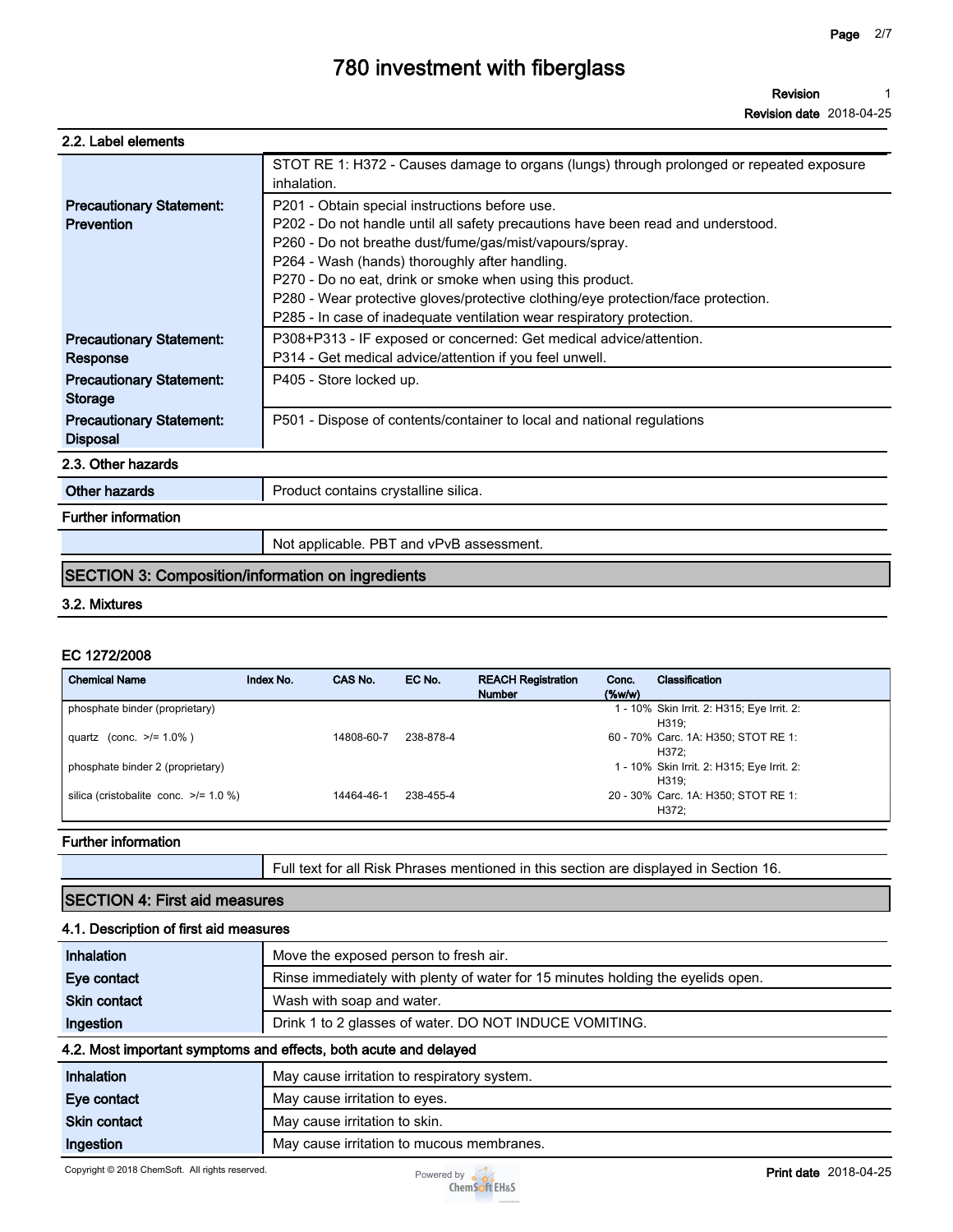**Revision date 2018-04-25**

|                                                                   | 4.3. Indication of any immediate medical attention and special treatment needed                                                                          |
|-------------------------------------------------------------------|----------------------------------------------------------------------------------------------------------------------------------------------------------|
| <b>Inhalation</b>                                                 | Seek medical attention if irritation or symptoms persist.                                                                                                |
| Eye contact                                                       | Seek medical attention if irritation or symptoms persist.                                                                                                |
| <b>Skin contact</b>                                               | Seek medical attention if irritation or symptoms persist.                                                                                                |
| Ingestion                                                         | Seek medical attention if irritation or symptoms persist.                                                                                                |
| <b>SECTION 5: Firefighting measures</b>                           |                                                                                                                                                          |
| 5.1. Extinguishing media                                          |                                                                                                                                                          |
|                                                                   | Use extinguishing media appropriate to the surrounding fire conditions.                                                                                  |
| 5.2. Special hazards arising from the substance or mixture        |                                                                                                                                                          |
|                                                                   | Burning produces irritating, toxic and obnoxious fumes.                                                                                                  |
| 5.3. Advice for firefighters                                      |                                                                                                                                                          |
|                                                                   | Self-contained breathing apparatus. Wear suitable protective clothing.                                                                                   |
| <b>SECTION 6: Accidental release measures</b>                     |                                                                                                                                                          |
|                                                                   | 6.1. Personal precautions, protective equipment and emergency procedures                                                                                 |
|                                                                   | Avoid raising dust. Wear suitable respiratory equipment when necessary.                                                                                  |
| 6.2. Environmental precautions                                    |                                                                                                                                                          |
|                                                                   | No environmental requirements.                                                                                                                           |
| 6.3. Methods and material for containment and cleaning up         |                                                                                                                                                          |
|                                                                   | Avoid raising dust. Clean the area using a vacuum cleaner. Transfer to suitable, labelled<br>containers for disposal.                                    |
| 6.4. Reference to other sections                                  |                                                                                                                                                          |
|                                                                   | See section [2, 8 & 13] for further information.                                                                                                         |
| <b>SECTION 7: Handling and storage</b>                            |                                                                                                                                                          |
| 7.1. Precautions for safe handling                                |                                                                                                                                                          |
|                                                                   | Avoid raising dust. Ensure adequate ventilation of the working area. In case of insufficient<br>ventilation, wear suitable respiratory equipment.        |
|                                                                   | Do not eat, drink or smoke in areas where this product is used or stored. Wash hands after<br>handling the product.                                      |
| 7.2. Conditions for safe storage, including any incompatibilities |                                                                                                                                                          |
|                                                                   | Keep containers tightly closed.                                                                                                                          |
| 7.3. Specific end use(s)                                          |                                                                                                                                                          |
|                                                                   | Foundry material.                                                                                                                                        |
| <b>SECTION 8: Exposure controls/personal protection</b>           |                                                                                                                                                          |
| 8.1. Control parameters                                           |                                                                                                                                                          |
|                                                                   | exposure limits - Crystalline Silica, Cristobalite -<br>0.025 mg/m3 TWA ACGIH TLV (respirable<br>fraction); 50 ug/m3 8-hr TWA PEL (respirable fraction). |
|                                                                   | exposure limits - Crystalline Silica, quartz -<br>0.025 mg/m3 TWA ACGIH TLV (respirable<br>fraction); 50 ug/m3 8 hr -TWA PEL (respirable fraction).      |

#### **8.2. Exposure controls**

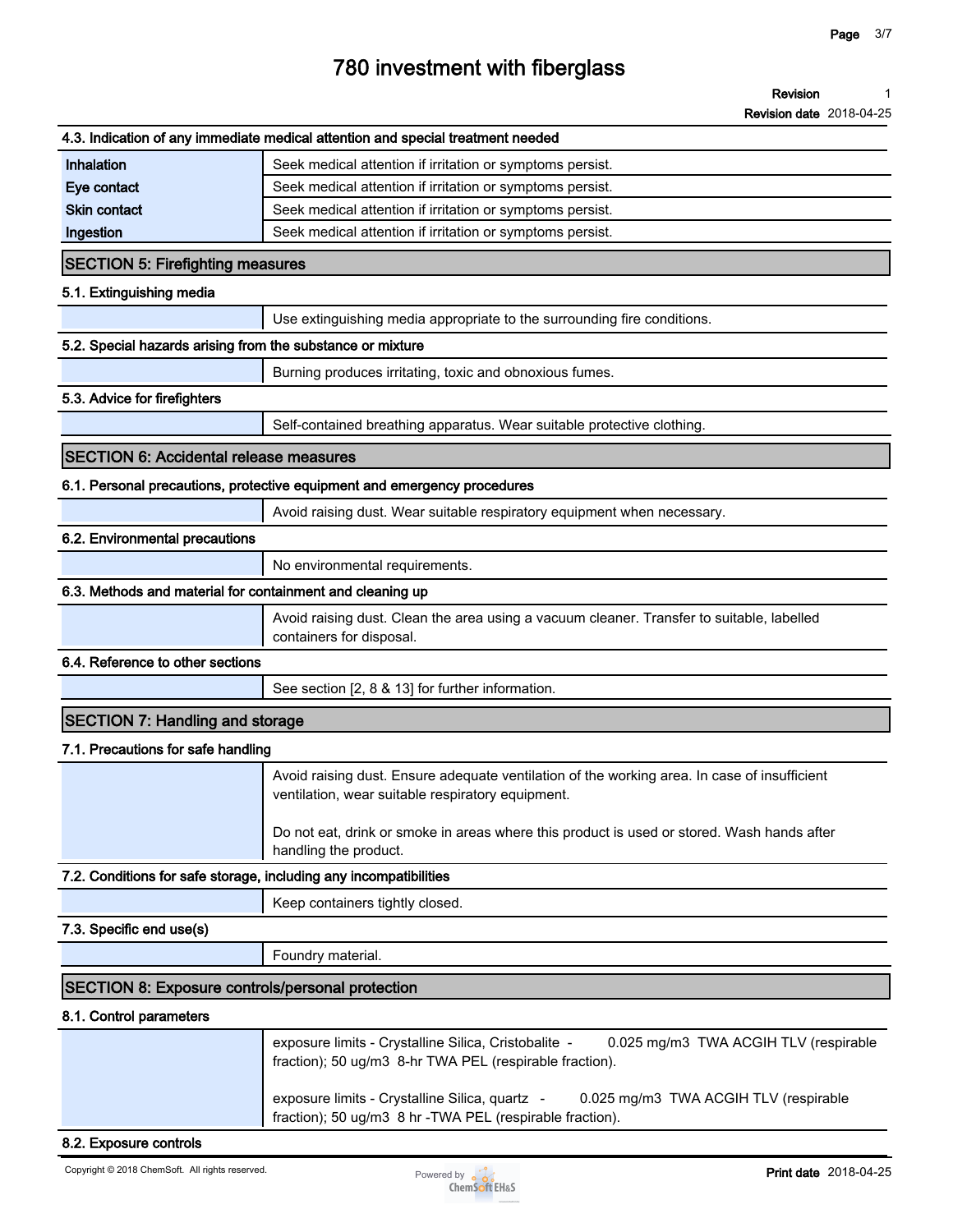**Revision 1**

**Revision date 2018-04-25**

| 8.2. Exposure controls                     |                                                                                       |
|--------------------------------------------|---------------------------------------------------------------------------------------|
| 8.2.1. Appropriate engineering<br>controls | Ensure adequate ventilation of the working area.                                      |
| 8.2.2. Individual protection               | Protective clothing.                                                                  |
| measures                                   |                                                                                       |
| Eye / face protection                      | In case of splashing, wear Approved safety goggles. safety glasses with side-shields. |
| Skin protection -                          | Wear suitable gloves.                                                                 |
| Handprotection                             |                                                                                       |
| <b>Respiratory protection</b>              | Suitable respiratory equipment.                                                       |
| 8.2.3. Environmental exposure              | Not normally required.                                                                |
| controls                                   |                                                                                       |
| Occupational exposure                      | Appropriate local exhaust ventilation is required.                                    |
| controls                                   |                                                                                       |

#### **SECTION 9: Physical and chemical properties**

#### **9.1. Information on basic physical and chemical properties**

| Appearance Powder                           |                                                 |
|---------------------------------------------|-------------------------------------------------|
|                                             | Colour   Off white                              |
| Odour Slight                                |                                                 |
|                                             | $pH$ 6 - 8                                      |
|                                             | Melting point No data available                 |
|                                             | Freezing Point   Not applicable.                |
| Initial boiling point Not applicable.       |                                                 |
| Vapour pressure   Not applicable.           |                                                 |
|                                             | Vapour density Not applicable.                  |
|                                             | <b>Relative density</b> 2.6 (H2O = 1 $@$ 20 °C) |
|                                             | Fat Solubility   Not applicable.                |
| Partition coefficient   No data available   |                                                 |
| Autoignition temperature   Not applicable.  |                                                 |
|                                             | Viscosity   No data available                   |
| <b>Explosive properties</b> Not applicable. |                                                 |
| Oxidising properties Not applicable.        |                                                 |
|                                             | <b>Solubility</b> Slightly miscible in water    |

#### **9.2. Other information**

|                                             | <b>Conductivity</b> No data available |
|---------------------------------------------|---------------------------------------|
|                                             | Surface tension   No data available   |
| Benzene Content Not applicable.             |                                       |
|                                             | Lead content Not applicable.          |
| VOC (Volatile organic Not applicable.       |                                       |
| compounds)                                  |                                       |
| <b>SECTION 10: Stability and reactivity</b> |                                       |

### **10.1. Reactivity**

**Not applicable.**

#### **10.2. Chemical stability**

**Stable under normal conditions.**

#### **10.3. Possibility of hazardous reactions**

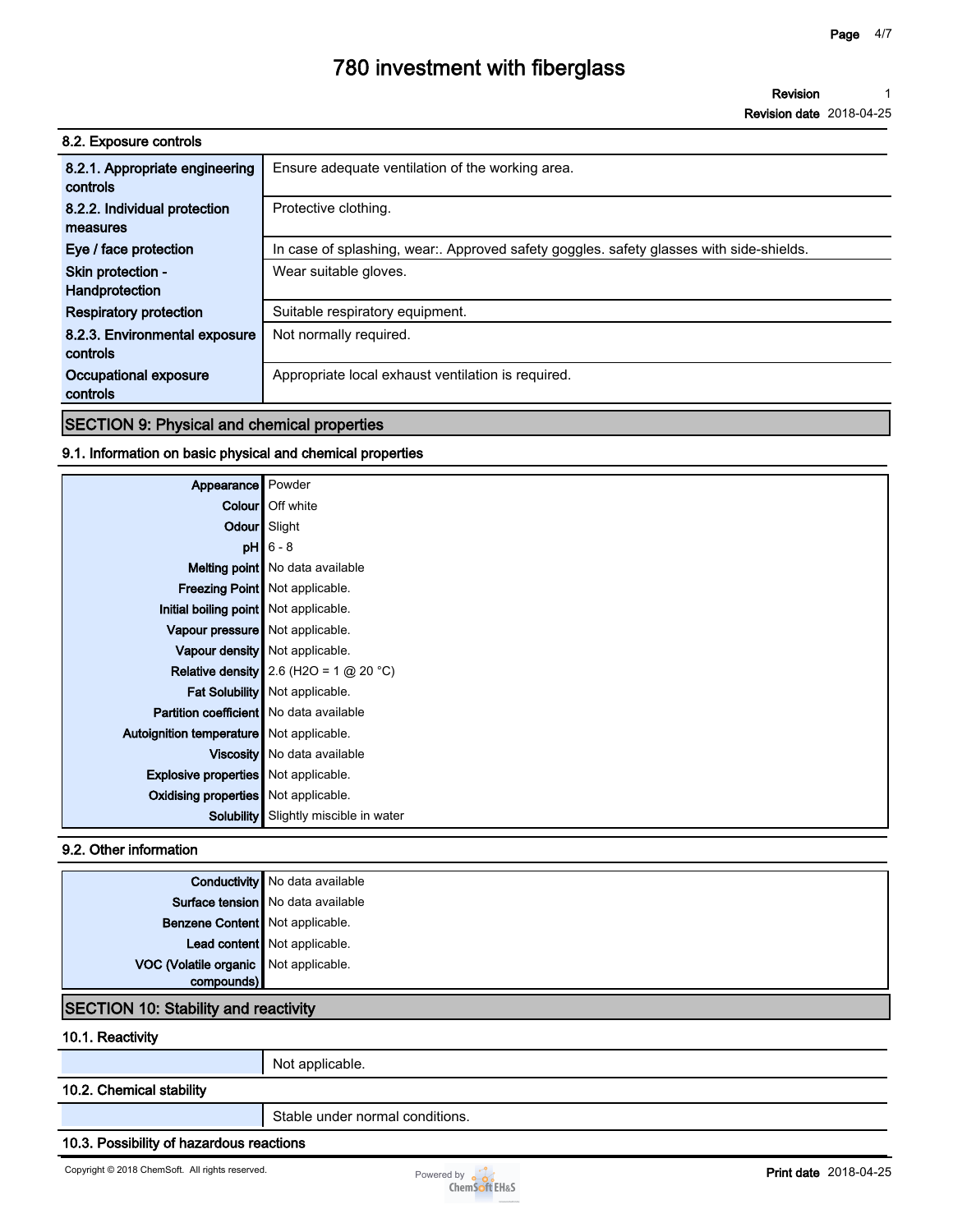**Revision date 2018-04-25**

| 10.3. Possibility of hazardous reactions     |                                                                                                                                                                                                                                                                                                                                                                                                                                                                                                                                                                                                                                                                                                                                                                                                                                                                                                                                                                                                                                                                                                                                                                                                                                                                                                                                                                                                                                            |
|----------------------------------------------|--------------------------------------------------------------------------------------------------------------------------------------------------------------------------------------------------------------------------------------------------------------------------------------------------------------------------------------------------------------------------------------------------------------------------------------------------------------------------------------------------------------------------------------------------------------------------------------------------------------------------------------------------------------------------------------------------------------------------------------------------------------------------------------------------------------------------------------------------------------------------------------------------------------------------------------------------------------------------------------------------------------------------------------------------------------------------------------------------------------------------------------------------------------------------------------------------------------------------------------------------------------------------------------------------------------------------------------------------------------------------------------------------------------------------------------------|
|                                              | No Significant Hazard.                                                                                                                                                                                                                                                                                                                                                                                                                                                                                                                                                                                                                                                                                                                                                                                                                                                                                                                                                                                                                                                                                                                                                                                                                                                                                                                                                                                                                     |
| 10.4. Conditions to avoid                    |                                                                                                                                                                                                                                                                                                                                                                                                                                                                                                                                                                                                                                                                                                                                                                                                                                                                                                                                                                                                                                                                                                                                                                                                                                                                                                                                                                                                                                            |
|                                              | Moisture.                                                                                                                                                                                                                                                                                                                                                                                                                                                                                                                                                                                                                                                                                                                                                                                                                                                                                                                                                                                                                                                                                                                                                                                                                                                                                                                                                                                                                                  |
| 10.5. Incompatible materials                 |                                                                                                                                                                                                                                                                                                                                                                                                                                                                                                                                                                                                                                                                                                                                                                                                                                                                                                                                                                                                                                                                                                                                                                                                                                                                                                                                                                                                                                            |
|                                              | No Significant Hazard.                                                                                                                                                                                                                                                                                                                                                                                                                                                                                                                                                                                                                                                                                                                                                                                                                                                                                                                                                                                                                                                                                                                                                                                                                                                                                                                                                                                                                     |
| 10.6. Hazardous decomposition products       |                                                                                                                                                                                                                                                                                                                                                                                                                                                                                                                                                                                                                                                                                                                                                                                                                                                                                                                                                                                                                                                                                                                                                                                                                                                                                                                                                                                                                                            |
|                                              | Hazardous Decomposition Products (silica):<br>Crystalline silica will dissolve in hydrofluoric acid<br>and produce silicone tetrafluoride. Reaction with water or acids generates heat.                                                                                                                                                                                                                                                                                                                                                                                                                                                                                                                                                                                                                                                                                                                                                                                                                                                                                                                                                                                                                                                                                                                                                                                                                                                    |
| <b>SECTION 11: Toxicological information</b> |                                                                                                                                                                                                                                                                                                                                                                                                                                                                                                                                                                                                                                                                                                                                                                                                                                                                                                                                                                                                                                                                                                                                                                                                                                                                                                                                                                                                                                            |
| 11.1. Information on toxicological effects   |                                                                                                                                                                                                                                                                                                                                                                                                                                                                                                                                                                                                                                                                                                                                                                                                                                                                                                                                                                                                                                                                                                                                                                                                                                                                                                                                                                                                                                            |
| <b>Acute toxicity</b>                        | Based on available data, the classification criteria are not met.                                                                                                                                                                                                                                                                                                                                                                                                                                                                                                                                                                                                                                                                                                                                                                                                                                                                                                                                                                                                                                                                                                                                                                                                                                                                                                                                                                          |
| Skin corrosion/irritation                    | Prolonged or repeated exposure may cause irritation to skin and mucous membranes.                                                                                                                                                                                                                                                                                                                                                                                                                                                                                                                                                                                                                                                                                                                                                                                                                                                                                                                                                                                                                                                                                                                                                                                                                                                                                                                                                          |
| Serious eye damage/irritation                | No irritation expected.                                                                                                                                                                                                                                                                                                                                                                                                                                                                                                                                                                                                                                                                                                                                                                                                                                                                                                                                                                                                                                                                                                                                                                                                                                                                                                                                                                                                                    |
| Respiratory or skin<br>sensitisation         | No sensitizaton effects reported.                                                                                                                                                                                                                                                                                                                                                                                                                                                                                                                                                                                                                                                                                                                                                                                                                                                                                                                                                                                                                                                                                                                                                                                                                                                                                                                                                                                                          |
| Germ cell mutagenicity                       | No mutagenic effects reported.                                                                                                                                                                                                                                                                                                                                                                                                                                                                                                                                                                                                                                                                                                                                                                                                                                                                                                                                                                                                                                                                                                                                                                                                                                                                                                                                                                                                             |
| Carcinogenicity                              | Known Human Carcinogens (Category 1).                                                                                                                                                                                                                                                                                                                                                                                                                                                                                                                                                                                                                                                                                                                                                                                                                                                                                                                                                                                                                                                                                                                                                                                                                                                                                                                                                                                                      |
| <b>Reproductive toxicity</b>                 | No observed effect level. No observed effect concentration.                                                                                                                                                                                                                                                                                                                                                                                                                                                                                                                                                                                                                                                                                                                                                                                                                                                                                                                                                                                                                                                                                                                                                                                                                                                                                                                                                                                |
| STOT-single exposure                         | No known adverse health effects.                                                                                                                                                                                                                                                                                                                                                                                                                                                                                                                                                                                                                                                                                                                                                                                                                                                                                                                                                                                                                                                                                                                                                                                                                                                                                                                                                                                                           |
| STOT-repeated exposure                       | Chronic effects<br>Prolonged inhalation of respirable crystalline silica<br>In 1997, the International Agency for Research on Cancer (IARC) concluded that crystalline silica<br>inhaled from occupational sources can cause lung cancer in humans. However it pointed out that<br>not all industrial circumstances, nor all crystalline silica types, were to be incriminated. (IARC<br>Monographs on the evaluation of the carcinogenic risks of chemicals to humans, Silica, silicates<br>dust and organic fibers, 1997, Vol. 68, IARC, Lyon, France). In June 2003, the European<br>Commission's Scientific Committee for Occupational Exposure Limits (SCOEL) concluded:<br>"that the main effect in humans of the inhalation of respirable crystalline silica is silicosis. There is<br>sufficient information to conclude that the relative lung cancer risk is increased in persons with<br>silicosis (and apparently, not in employees without silicosis exposed to silica dust in quarries and<br>in the ceramic industry). Therefore, preventing the onset of silicosis will also reduce the cancer<br>risk. Since a clear threshold for silicosis development cannot be identified, any reduction of<br>exposure will reduce the risk of silicosis."<br>(SCOEL SUM Doc 94-final on respirable crystalline silica, June 2003)<br>There is a body of evidence supporting the fact that increased cancer risk would be limited to |
|                                              | people already suffering from silicosis. Worker protection against silicosis should be assured by<br>respecting the existing regulatory occupational exposure limits and implementing additional risk<br>management measures where required (see Section 16).                                                                                                                                                                                                                                                                                                                                                                                                                                                                                                                                                                                                                                                                                                                                                                                                                                                                                                                                                                                                                                                                                                                                                                              |
| <b>Aspiration hazard</b>                     | No Significant Hazard.                                                                                                                                                                                                                                                                                                                                                                                                                                                                                                                                                                                                                                                                                                                                                                                                                                                                                                                                                                                                                                                                                                                                                                                                                                                                                                                                                                                                                     |
| Repeated or prolonged<br>exposure            | Inhalation may cause coughing, tightness of the chest and irritation of the respiratory system.                                                                                                                                                                                                                                                                                                                                                                                                                                                                                                                                                                                                                                                                                                                                                                                                                                                                                                                                                                                                                                                                                                                                                                                                                                                                                                                                            |

#### **SECTION 12: Ecological information**

#### **12.2. Persistence and degradability**

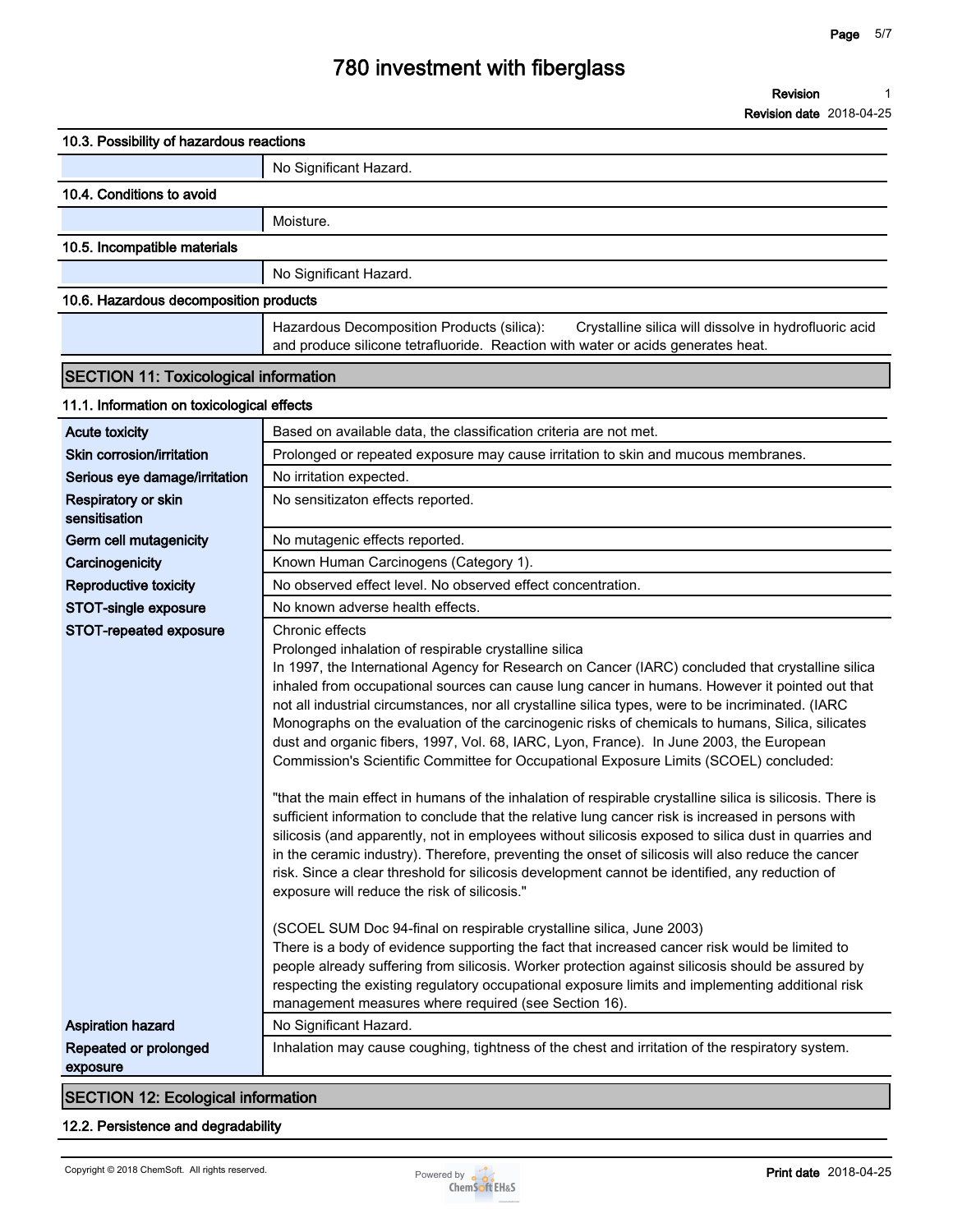**Revision 1**

**Revision date 2018-04-25**

| 12.2. Persistence and degradability        |                                                                                                                                                                                                                                                          |  |  |
|--------------------------------------------|----------------------------------------------------------------------------------------------------------------------------------------------------------------------------------------------------------------------------------------------------------|--|--|
|                                            | No data is available on this product.                                                                                                                                                                                                                    |  |  |
| 12.3. Bioaccumulative potential            |                                                                                                                                                                                                                                                          |  |  |
|                                            |                                                                                                                                                                                                                                                          |  |  |
|                                            | Does not bioaccumulate.                                                                                                                                                                                                                                  |  |  |
| <b>Partition coefficient</b>               |                                                                                                                                                                                                                                                          |  |  |
|                                            | 780 investment with fiberglass No data available                                                                                                                                                                                                         |  |  |
| 12.4. Mobility in soil                     |                                                                                                                                                                                                                                                          |  |  |
|                                            | Not determined.                                                                                                                                                                                                                                          |  |  |
| 12.5. Results of PBT and vPvB assessment   |                                                                                                                                                                                                                                                          |  |  |
|                                            | Not determined.                                                                                                                                                                                                                                          |  |  |
| 12.6. Other adverse effects                |                                                                                                                                                                                                                                                          |  |  |
|                                            | Not applicable.                                                                                                                                                                                                                                          |  |  |
| <b>SECTION 13: Disposal considerations</b> |                                                                                                                                                                                                                                                          |  |  |
| 13.1. Waste treatment methods              |                                                                                                                                                                                                                                                          |  |  |
|                                            | Dispose of in compliance with all. local and national regulations.                                                                                                                                                                                       |  |  |
| <b>Disposal methods</b>                    |                                                                                                                                                                                                                                                          |  |  |
|                                            | Contact a licensed waste disposal company.                                                                                                                                                                                                               |  |  |
| Disposal of packaging                      |                                                                                                                                                                                                                                                          |  |  |
|                                            | Empty containers can be sent for disposal or recycling.                                                                                                                                                                                                  |  |  |
| <b>SECTION 14: Transport information</b>   |                                                                                                                                                                                                                                                          |  |  |
| <b>Further information</b>                 |                                                                                                                                                                                                                                                          |  |  |
|                                            | The product is not classified as dangerous for carriage.                                                                                                                                                                                                 |  |  |
| <b>SECTION 15: Regulatory information</b>  |                                                                                                                                                                                                                                                          |  |  |
|                                            | 15.1. Safety, health and environmental regulations/legislation specific for the substance or mixture                                                                                                                                                     |  |  |
| <b>Regulations</b>                         | U.S. FEDERAL REGULATIONS:                                                                                                                                                                                                                                |  |  |
|                                            | CERCLA 103 Reportable Quantity: 780 investment with fiberglass is not subject to CERCLA<br>reporting requirements. Many states have more stringent release reporting requirements. Report<br>spills required under federal, state and local regulations. |  |  |
|                                            | <b>SARA TITLE III:</b><br>Hazard Category For Section 311/312: Chronic health                                                                                                                                                                            |  |  |
|                                            | Section 313 Toxic Chemicals: This product contains the following chemicals subject to Annual<br>Release Reporting Requirements Under SARA Title III, Section 313 (40 CFR 372): None                                                                      |  |  |
|                                            | Section 302 Extremely Hazardous Substances (TPQ): None                                                                                                                                                                                                   |  |  |
|                                            | EPA Toxic Substances Control Act (TSCA) Status: All of the components of this product are listed                                                                                                                                                         |  |  |